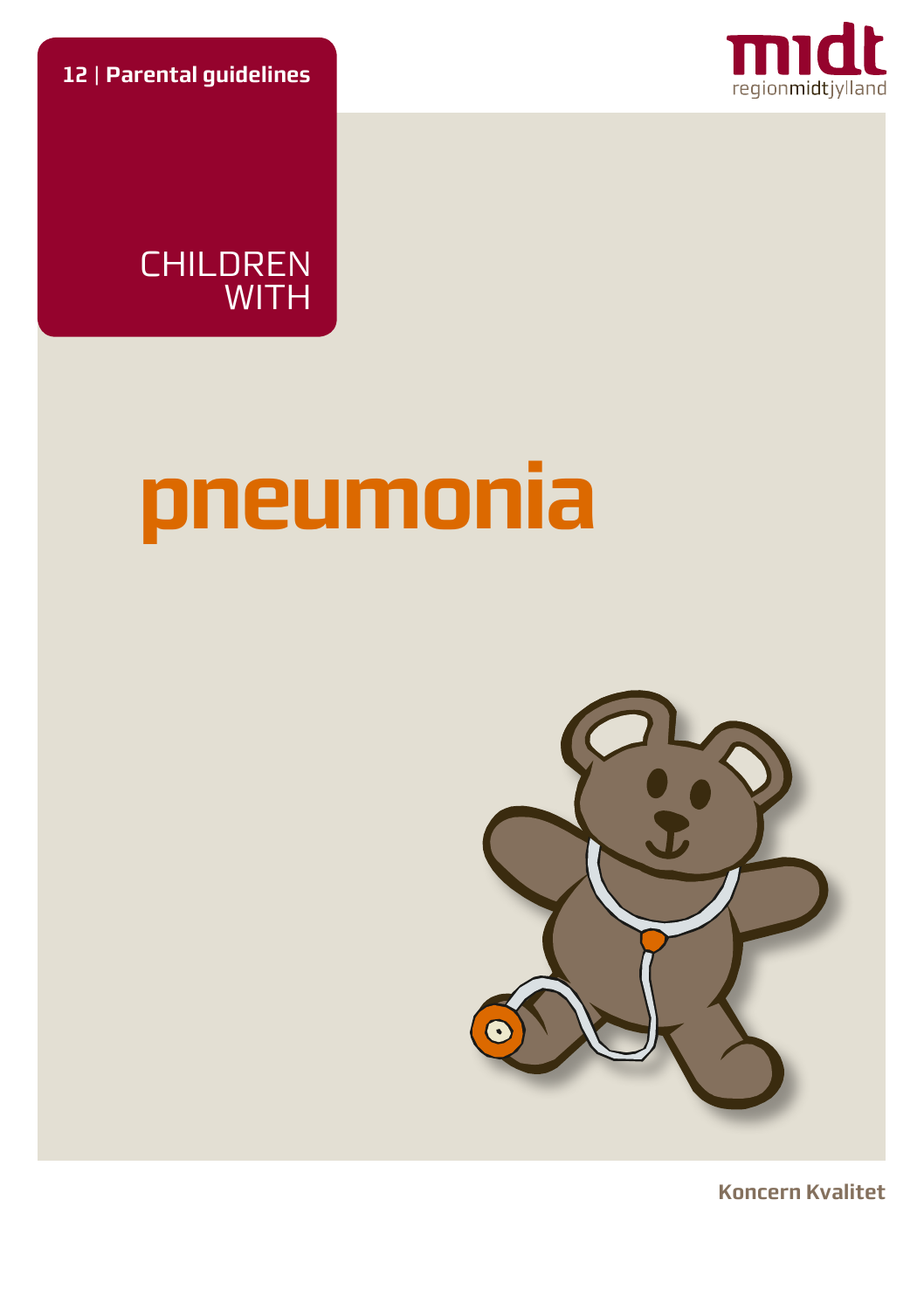# Children with **pneumonia**

## **General information:**

Pneumonia in children is often caused by a virus, but may also be caused by a bacterial infection. Virus pneumonia cannot be treated with antibiotics, but bacterial pneumonia can.

## **How is it contracted?**

Virus can be found in the infected child's mucus and spittle. Children are infected when they breathe in small droplets from coughing or sneezing and after having been in contact with hands, toys etc. that are contaminated with mucus and spittle.

Bacterial infections often occur if the bacteria that are normally present in the throat move to the lungs and develop an inflammation.

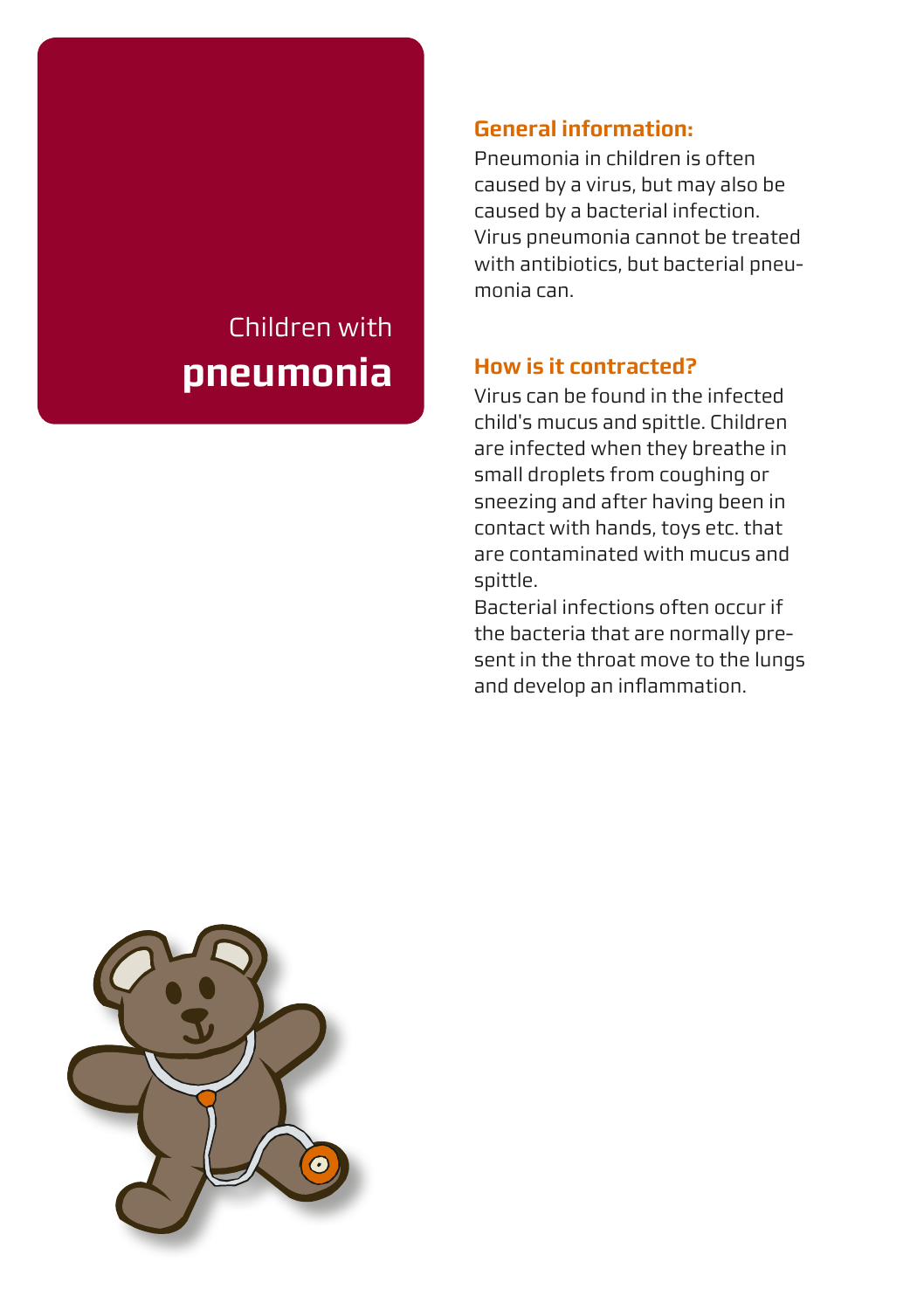# **Symptoms:**

Common cold symptoms:

- Coughing
- Breathing difficulties with rapid breathing
- Increased muscular activity may result in notches on the neck and between and under the ribs. There is increased use of the stomach muscles, a rattle of mucus in the throat, and possibly a wheezing sound when your child exhales
- Fever (babies do not always run a fever)
- Possibly pain in connection with breathing and coughing.

# **Good advice:**

- Offer the child plenty to drink. Liquids make the mucus thinner and therefore easier to cough up
- Make sure the child is not too warmly dressed if it runs a fever
- Elevate the headboard on the child's bed – this will make breathing easier. Remember also to change the child's position in bed – this loosens the mucus and makes it easier to cough. The child may sleep on both sides, sit up, move/play as much as possible
- Fresh air. Air out the room several times a day
- Avoid passive smoking. It only makes frequent infections more likely

● Do not give cough medicine as it may prevent the thick mucus from being coughed up.

# **When to see a doctor?**

Contact a doctor if the child:

- runs a high temperature and its breathing is rapid, wheezing and difficult
- seems tired, weak, and not interested in playing
- refuses to drink
- has poor contact with you
- makes you worry and you feel insecure.

Contact your general practitioner first because he/she knows your child better than the doctor on call. You can also get good advice and guidance from your health visitor.

# **Treatment:**

- You may give your child painkillers as agreed with a doctor
- Antibiotics if the pneumonia is caused by bacteria.

# **Childcare:**

The child can return to childcare when the fever has gone and breathing is normal again.